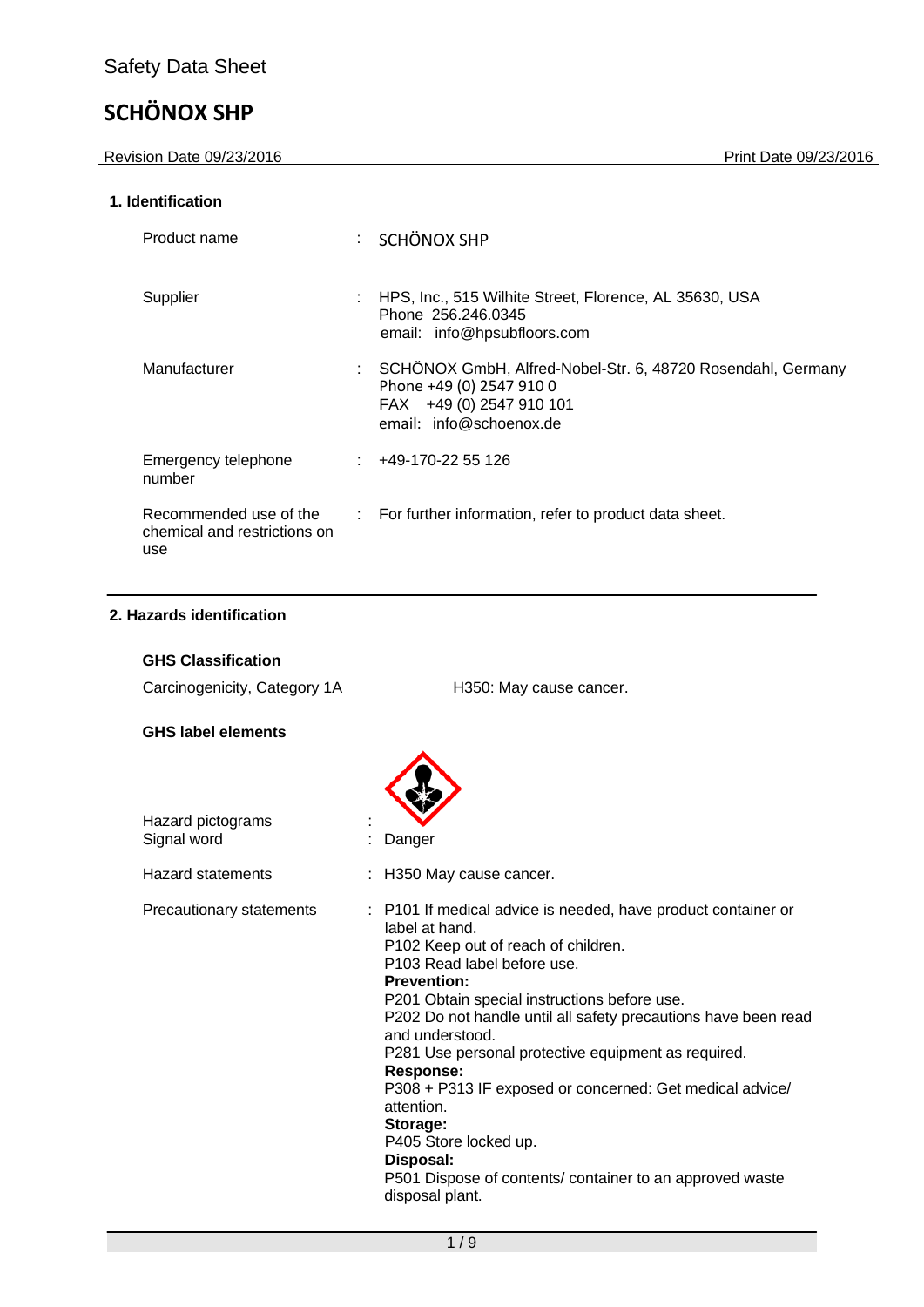Revision Date 09/23/2016 **Print Date 09/23/2016** 

See Section 11 for more detailed information on health effects and symptoms. There are no hazards not otherwise classified that have been identified during the classification process.

There are no ingredients with unknown acute toxicity used in a mixture at a concentration >= 1%.

#### **3. Composition/information on ingredients**

#### **Hazardous components**

| Chemical name | CAS-No.    | Concentration (%)    |
|---------------|------------|----------------------|
| Quartz (SiO2) | 14808-60-7 | $1 > = 10 - < 20 \%$ |

There are no additional ingredients present which, within the current knowledge of the supplier and in the concentrations applicable, are classified as hazardous to health or the environment and hence require reporting in this section.

| If inhaled                                                        | : Move to fresh air.<br>Consult a physician after significant exposure.                                                                                                                                                |
|-------------------------------------------------------------------|------------------------------------------------------------------------------------------------------------------------------------------------------------------------------------------------------------------------|
| In case of skin contact                                           | : Take off contaminated clothing and shoes immediately.<br>Wash off with soap and plenty of water.<br>If symptoms persist, call a physician.                                                                           |
| In case of eye contact                                            | : Remove contact lenses.<br>Keep eye wide open while rinsing.<br>If eye irritation persists, consult a specialist.                                                                                                     |
| If swallowed                                                      | : Clean mouth with water and drink afterwards plenty of water.<br>Do not induce vomiting without medical advice.<br>Do not give milk or alcoholic beverages.<br>Never give anything by mouth to an unconscious person. |
| Most important symptoms<br>and effects, both acute and<br>delayed | : carcinogenic effects                                                                                                                                                                                                 |
|                                                                   | See Section 11 for more detailed information on health effects<br>and symptoms.                                                                                                                                        |
|                                                                   | May cause cancer.                                                                                                                                                                                                      |
| Protection of first-aiders                                        | : Move out of dangerous area.<br>Consult a physician.<br>Show this safety data sheet to the doctor in attendance.                                                                                                      |
| Notes to physician                                                | : Treat symptomatically.                                                                                                                                                                                               |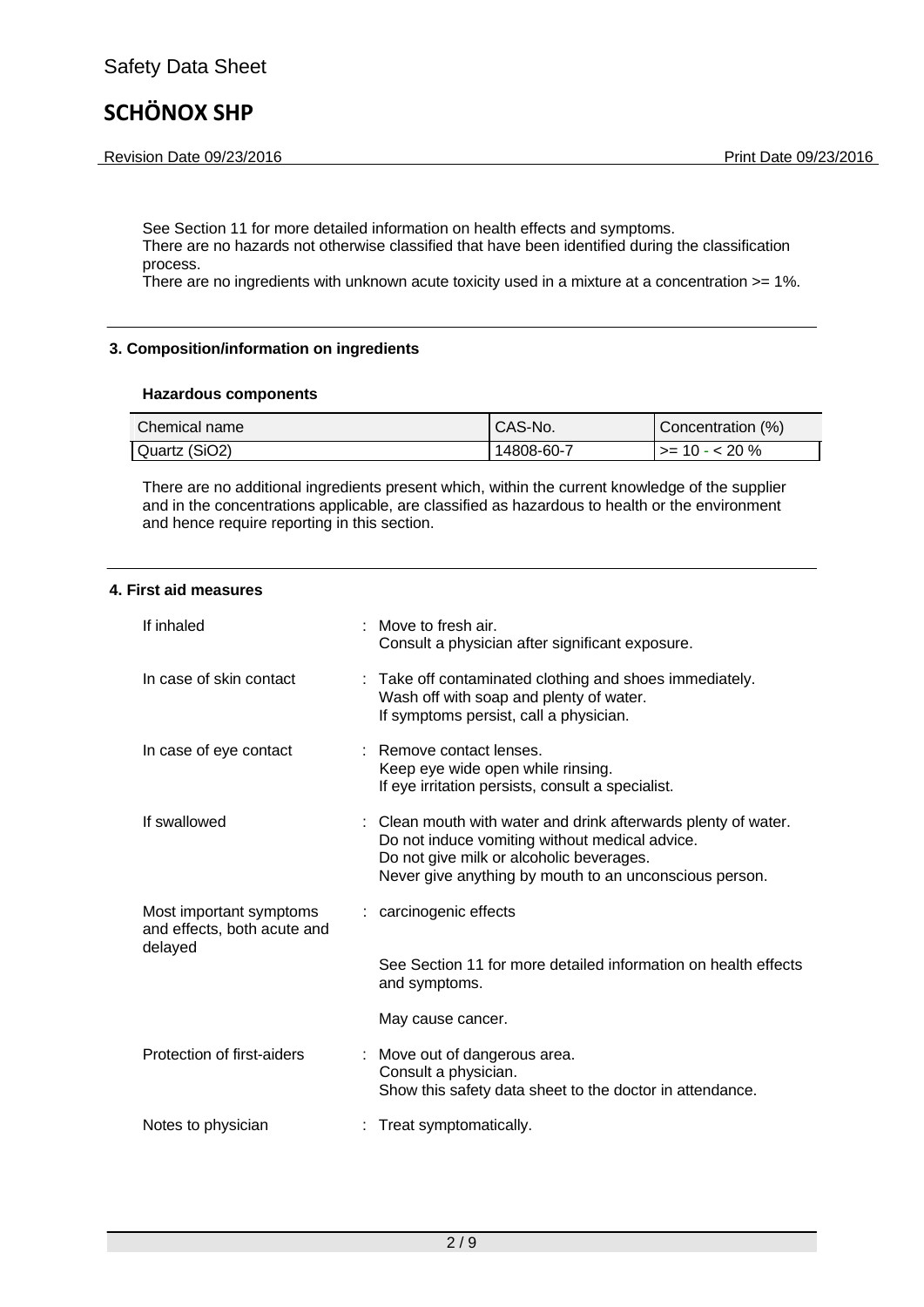Revision Date 09/23/2016 **Print Date 09/23/2016 5. Firefighting measures** Suitable extinguishing media : Use extinguishing measures that are appropriate to local circumstances and the surrounding environment. Specific extinguishing methods : Collect contaminated fire extinguishing water separately. This must not be discharged into drains. Fire residues and contaminated fire extinguishing water must be disposed of in accordance with local regulations. Special protective equipment for firefighters : In the event of fire, wear self-contained breathing apparatus. **6. Accidental release measures** Personal precautions, protective equipment and emergency procedures : Use personal protective equipment. Deny access to unprotected persons. Environmental precautions : Do not flush into surface water or sanitary sewer system. If the product contaminates rivers and lakes or drains inform respective authorities. Local authorities should be advised if significant spillages cannot be contained. Methods and materials for containment and cleaning up : Soak up with inert absorbent material (e.g. sand, silica gel, acid binder, universal binder, sawdust). Keep in suitable, closed containers for disposal. **7. Handling and storage** Advice on safe handling : Avoid exceeding the given occupational exposure limits (see section 8). Do not get in eyes, on skin, or on clothing. For personal protection see section 8. Smoking, eating and drinking should be prohibited in the application area. Follow standard hygiene measures when handling chemical products Conditions for safe storage : Prevent unauthorized access. Store in original container. Keep container tightly closed in a dry and well-ventilated place. Containers which are opened must be carefully resealed and kept upright to prevent leakage. Observe label precautions. Store in accordance with local regulations.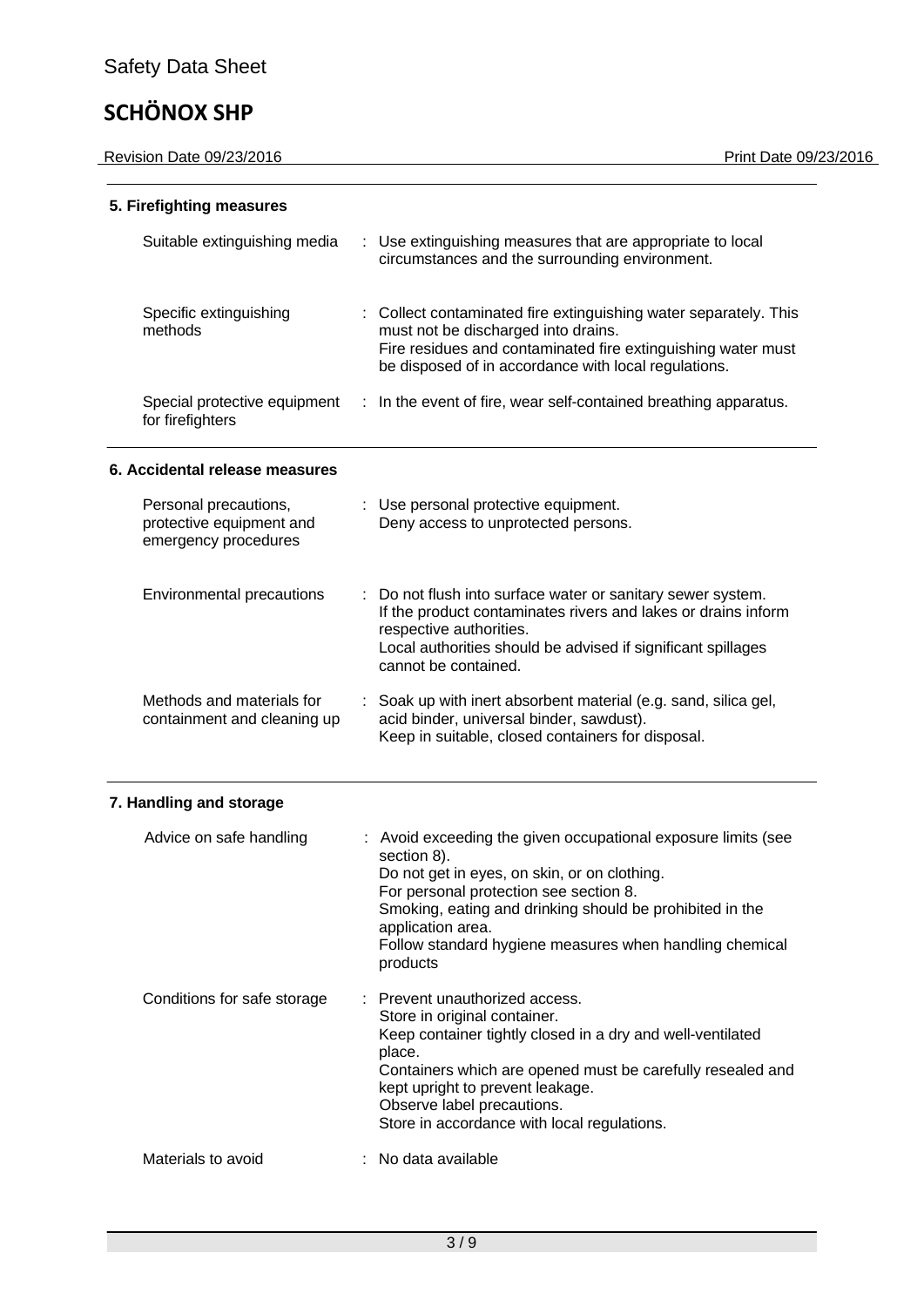Revision Date 09/23/2016 **Print Date 09/23/2016** 

#### **8. Exposure controls/personal protection**

| <b>Component</b> | CAS-No.    | Basis **       | Value      | Exposure limit(s)*/<br>Form of exposure       |
|------------------|------------|----------------|------------|-----------------------------------------------|
| Quartz (SiO2)    | 14808-60-7 | OSHA Z-3       | <b>TWA</b> | 30 mg/m3 /<br>$%SiO2+2$<br>total dust         |
|                  |            | OSHA Z-3       | <b>TWA</b> | 10 mg/m3 /<br>$%SiO2+2$<br>respirable         |
|                  |            | OSHA Z-3       | <b>TWA</b> | 250 mppcf /<br>%SiO2+5<br>respirable          |
|                  |            | OSHA P0        | <b>TWA</b> | $0.1$ mg/m $3$<br>Respirable fraction         |
|                  |            | <b>ACGIH</b>   | <b>TWA</b> | 0.025 mg/m3<br>Respirable fraction            |
|                  |            | <b>CAL PEL</b> | PEL        | $0.3$ mg/m $3$<br><b>Total dust</b>           |
|                  |            | <b>CAL PEL</b> | <b>PEL</b> | $0.1$ mg/m $3$<br>respirable dust<br>fraction |

\*The above mentioned values are in accordance with the legislation in effect at the date of the release of this safety data sheet.

#### \*\***Basis**

ACGIH. Threshold Limit Values (TLV) OSHA P0. Table Z-1, Limit for Air Contaminat (1989 Vacated Values) OSHA P1. Permissible Exposure Limits (PEL), Table Z-1, Limit for Air Contaminant OSHA P2. Permissible Exposure Limits (PEL), Table Z-2 OSHA Z3. Table Z-3, Mineral Dust

**Engineering measures** : Use of adequate ventilation should be sufficient to control worker exposure to airborne contaminants. If the use of this product generates dust, fumes, gas, vapor or mist, use process enclosures, local exhaust ventilation or other engineering controls to keep worker exposure below any recommended or statutory limits.

#### **Personal protective equipment**

| Respiratory protection | : Use a properly fitted NIOSH approved air-purifying or air-fed |
|------------------------|-----------------------------------------------------------------|
|                        | respirator complying with an approved standard if a risk        |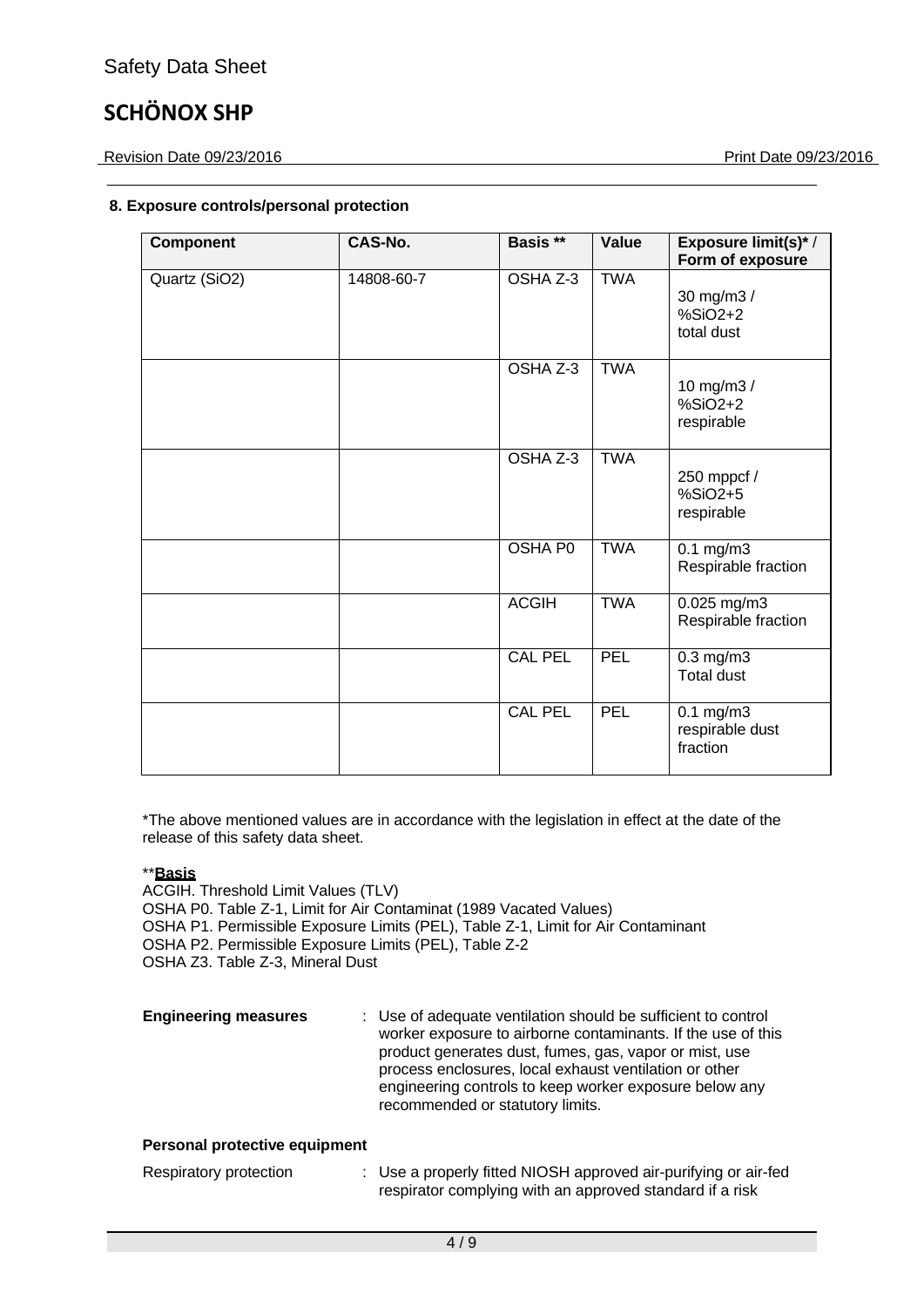| Revision Date 09/23/2016   | Print Date 09/23/2016                                                                                                                                                                                                                                                                                                           |
|----------------------------|---------------------------------------------------------------------------------------------------------------------------------------------------------------------------------------------------------------------------------------------------------------------------------------------------------------------------------|
|                            | assessment indicates this is necessary.<br>The filter class for the respirator must be suitable for the<br>maximum expected contaminant concentration<br>(gas/vapour/aerosol/particulates) that may arise when<br>handling the product. If this concentration is exceeded, self-<br>contained breathing apparatus must be used. |
| Hand protection<br>Remarks | : Chemical-resistant, impervious gloves complying with an<br>approved standard should be worn at all times when handling<br>chemical products if a risk assessment indicates this is<br>necessary.                                                                                                                              |
| Eye protection             | : Safety eyewear complying with an approved standard should<br>be used when a risk assessment indicates this is necessary.                                                                                                                                                                                                      |
| Skin and body protection   | : Choose body protection in relation to its type, to the<br>concentration and amount of dangerous substances, and to<br>the specific work-place.                                                                                                                                                                                |
| Hygiene measures           | : Wash hands before breaks and immediately after handling the<br>product.<br>Remove contaminated clothing and protective equipment<br>before entering eating areas.                                                                                                                                                             |

### **9. Physical and chemical properties**

| Appearance                                       | t.           | liquid              |
|--------------------------------------------------|--------------|---------------------|
| Colour                                           | ۰            | blue                |
| Odour                                            |              | : characteristic    |
| Odour Threshold                                  | t.           | No data available   |
| Flash point                                      |              | : > 214 °F (101 °C) |
| Ignition temperature : No data available         |              |                     |
| Decomposition temperature : No data available    |              |                     |
| Lower explosion limit (Vol%) : No data available |              |                     |
| Upper explosion limit (Vol%) : No data available |              |                     |
| Flammability (solid, gas) : No data available    |              |                     |
| Oxidizing properties                             | $\mathbf{r}$ | No data available   |
| рH                                               |              | : 9                 |
| Melting point/range /<br>Freezing point          | t.           | No data available   |
| Boiling point/boiling range                      |              | : $212 °F (100 °C)$ |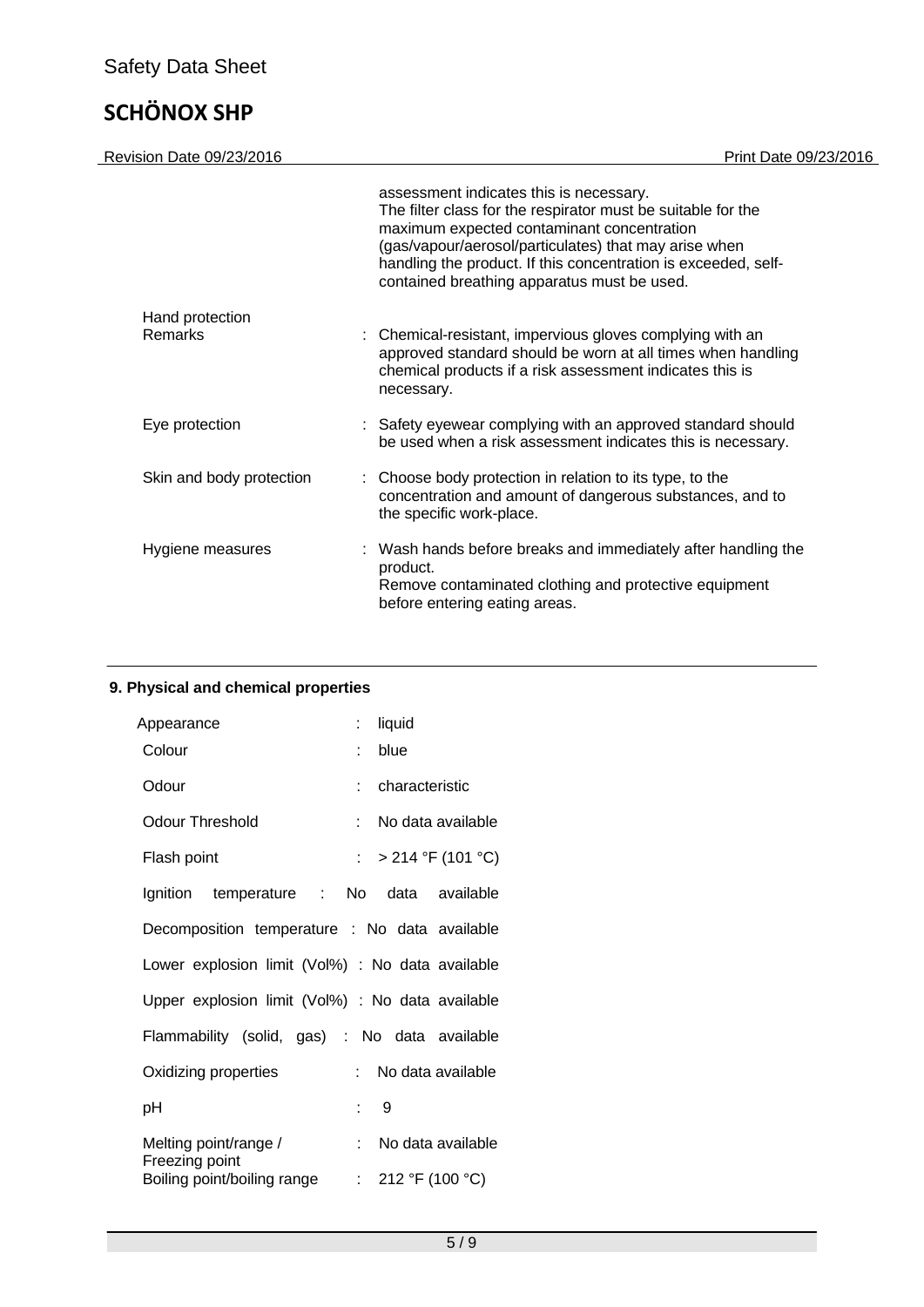Revision Date 09/23/2016 2012 2020 2021 2022 2022 2024 2022 203 204 2023 2024 2022 2020 2021 2022 2024 2022 20

| t.                           | 17 mmHg (23 hPa)                           |
|------------------------------|--------------------------------------------|
|                              | : $ca.1.38 g/cm3$<br>at 68 °F (20 °C)      |
| t.                           | Note: dispersible                          |
| $\mathbf{r}_{\mathrm{max}}$  | No data available                          |
|                              | No data available                          |
|                              | $\therefore$ >7 mm2/s<br>at 104 °F (40 °C) |
| t.                           | No data available                          |
| × 1                          | No data available                          |
| t.                           | No data available                          |
| Volatile organic compounds : | 0 q/l                                      |
|                              |                                            |

#### **10. Stability and reactivity**

| Reactivity                            | : No dangerous reaction known under conditions of normal use. |
|---------------------------------------|---------------------------------------------------------------|
| Chemical stability                    | : The product is chemically stable.                           |
| Possibility of hazardous<br>reactions | : Stable under recommended storage conditions.                |
| Conditions to avoid                   | $\therefore$ No data available                                |
| Incompatible materials                | $\therefore$ No data available                                |

#### **11. Toxicological information**

Not classified based on available information.

#### **Skin corrosion/irritation**

Not classified based on available information.

#### **Serious eye damage/eye irritation**

Not classified based on available information.

#### **Respiratory or skin sensitisation**

Skin sensitisation: Not classified based on available information. Respiratory sensitisation: Not classified based on available information.

#### **Germ cell mutagenicity**

Not classified based on available information.

#### **Carcinogenicity**

May cause cancer.<br>IARC

**Group 1: Carcinogenic to humans**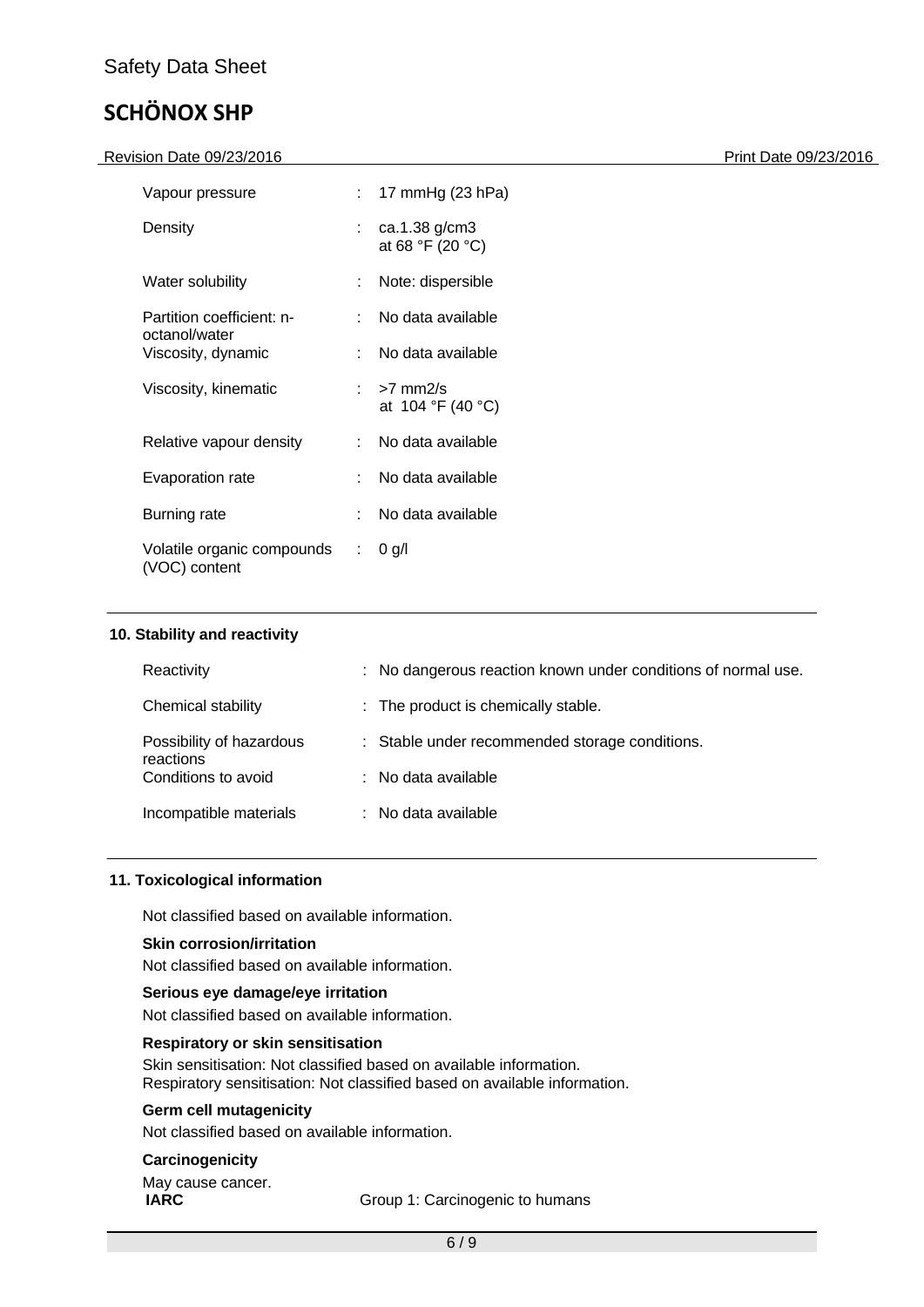Revision Date 09/23/2016 **Print Date 09/23/2016** 

| <b>NTP</b>                                                                        | Quartz (SiO2)<br>Known to be human carcinogen | 14808-60-7                                                                                                                                                                                   |  |
|-----------------------------------------------------------------------------------|-----------------------------------------------|----------------------------------------------------------------------------------------------------------------------------------------------------------------------------------------------|--|
|                                                                                   | Quartz (SiO2)                                 | 14808-60-7                                                                                                                                                                                   |  |
| <b>Reproductive toxicity</b><br>Not classified based on available information.    |                                               |                                                                                                                                                                                              |  |
| <b>STOT - single exposure</b><br>Not classified based on available information.   |                                               |                                                                                                                                                                                              |  |
| <b>STOT - repeated exposure</b><br>Not classified based on available information. |                                               |                                                                                                                                                                                              |  |
| <b>Aspiration toxicity</b><br>Not classified based on available information.      |                                               |                                                                                                                                                                                              |  |
| 12. Ecological information                                                        |                                               |                                                                                                                                                                                              |  |
| Other information                                                                 | container in a safe way.                      | Do not empty into drains; dispose of this material and its<br>Avoid dispersal of spilled material and runoff and contact<br>with soil, waterways, drains and sewers.                         |  |
| 13. Disposal considerations                                                       |                                               |                                                                                                                                                                                              |  |
| <b>Disposal methods</b>                                                           |                                               |                                                                                                                                                                                              |  |
| Waste from residues                                                               | local authority requirements.                 | : Disposal of this product, solutions and any by-products should<br>at all times comply with the requirements of environmental<br>protection and waste disposal legislation and any regional |  |
| Contaminated packaging                                                            |                                               | : Empty containers should be taken to an approved waste<br>handling site for recycling or disposal.                                                                                          |  |

#### **14. Transport information**

**DOT** Not dangerous goods **IATA** Not dangerous goods **IMDG** Not dangerous goods

**Special precautions for user** No data available

**Transport in bulk according to Annex II of MARPOL 73/78 and the IBC Code**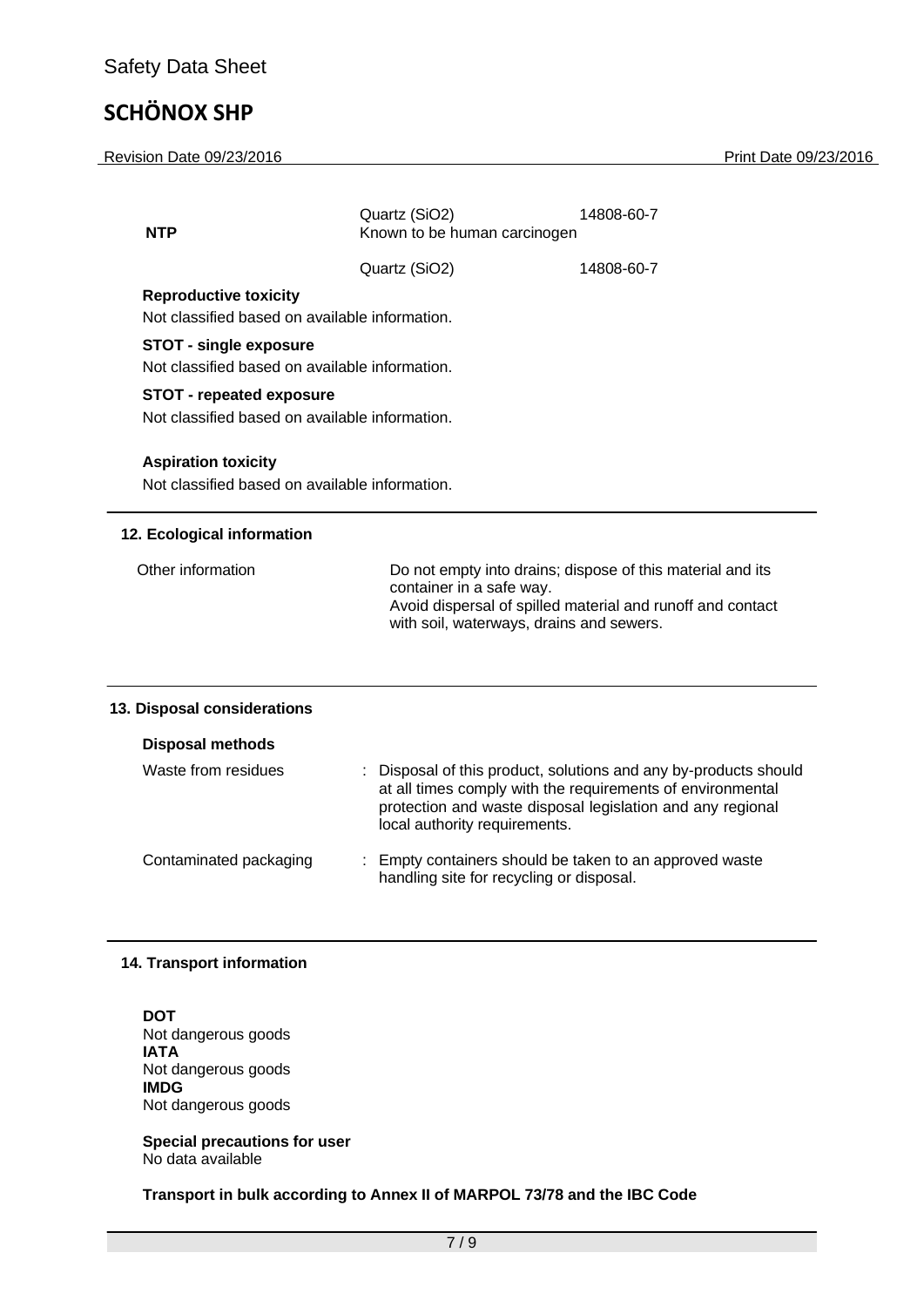Revision Date 09/23/2016 **Print Date 09/23/2016** 

Not applicable

#### **15. Regulatory information**

**TSCA list** : All chemical substances in this product are either listed on the TSCA Inventory or are in compliance with a TSCA Inventory exemption.

#### **EPCRA - Emergency Planning and Community Right-to-Know Act**

#### **CERCLA Reportable Quantity**

This material does not contain any components with a CERCLA RQ.

#### **SARA304 Reportable Quantity**

This material does not contain any components with a section 304 EHS RQ.

| SARA 311/312 Hazards                                                                          | : Chronic Health Hazard                                                                                                                                                                              |
|-----------------------------------------------------------------------------------------------|------------------------------------------------------------------------------------------------------------------------------------------------------------------------------------------------------|
| <b>SARA 302</b>                                                                               | : No chemicals in this material are subject to the reporting<br>requirements of SARA Title III, Section 302.                                                                                         |
| <b>SARA 313</b>                                                                               | : This material does not contain any chemical components with<br>known CAS numbers that exceed the threshold (De Minimis)<br>reporting levels established by SARA Title III, Section 313.            |
| <b>Clean Air Act</b>                                                                          |                                                                                                                                                                                                      |
| <b>Ozone-Depletion</b><br><b>Potential</b>                                                    | This product neither contains, nor was manufactured with a<br>Class I or Class II ODS as defined by the U.S. Clean Air Act<br>Section 602 (40 CFR 82, Subpt. A, App.A + B).                          |
| Air Act Section 112 (40 CFR 61).<br>Accidental Release Prevention (40 CFR 68.130, Subpart F). | This product does not contain any hazardous air pollutants (HAP), as defined by the U.S. Clean<br>This product does not contain any chemicals listed under the U.S. Clean Air Act Section 112(r) for |

#### **California Prop 65** WARNING! This product contains a chemical known to the State of California to cause cancer.

#### **16. Other information**

**HMIS Classification**

| Health                     |  |
|----------------------------|--|
| <b>Flammability</b>        |  |
| <b>Physical Hazard</b>     |  |
| <b>Personal Protection</b> |  |